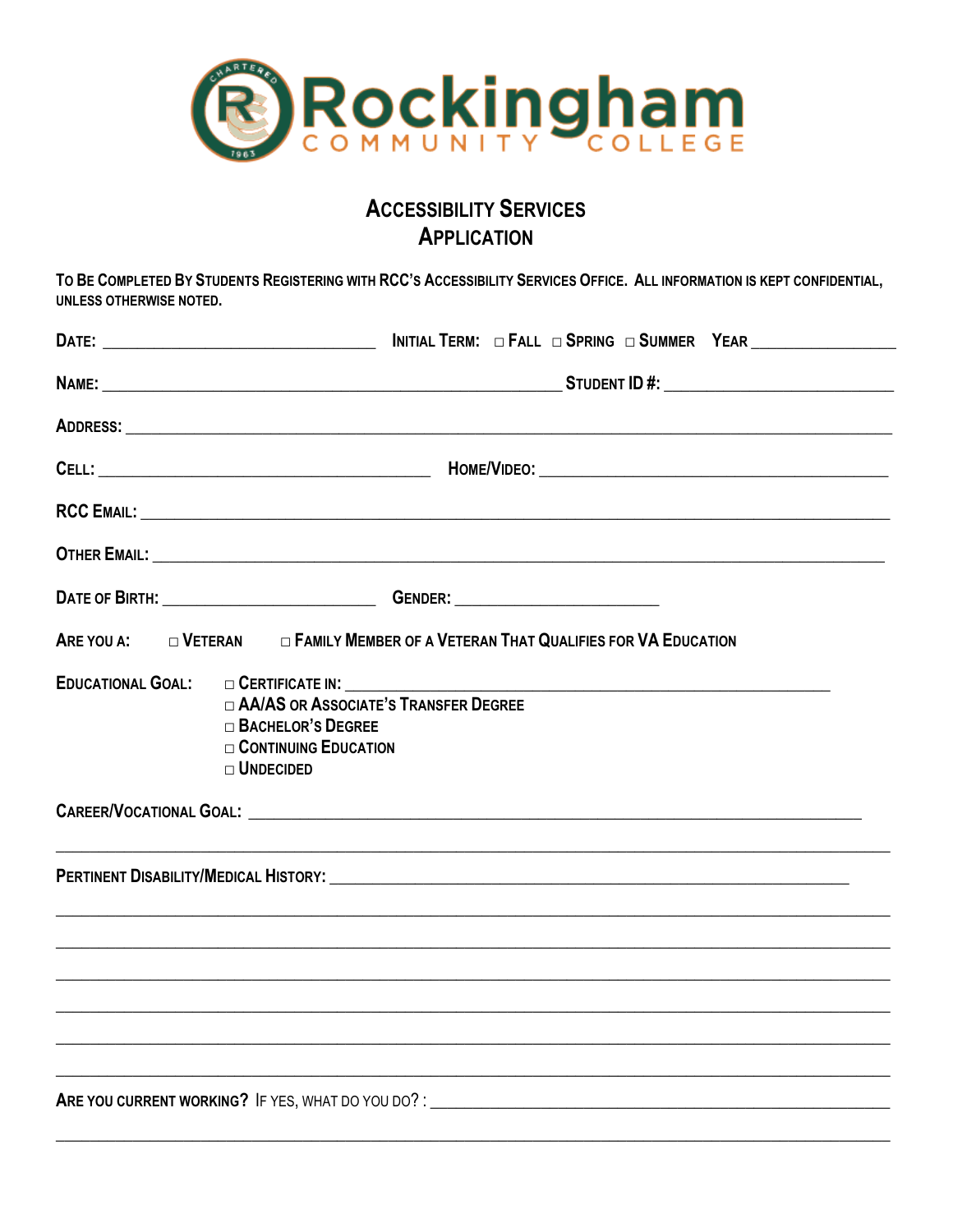

#### **HEALTH HISTORY:**

DO YOU HAVE ANY HEALTH CONDITIONS? (SUCH AS SEIZURES, BLACKOUTS, MIGRAINES, ASTHMA, DIABETES, ETC.)?

| IF FAIR OR POOR, PLEASE EXPLAIN: |
|----------------------------------|
|                                  |
|                                  |

\_\_\_\_\_\_\_\_\_\_\_\_\_\_\_\_\_\_\_\_\_\_\_\_\_\_\_\_\_\_\_\_\_\_\_\_\_\_\_\_\_\_\_\_\_\_\_\_\_\_\_\_\_\_\_\_\_\_\_\_\_\_\_\_\_\_\_\_\_\_\_\_\_\_\_\_\_\_\_\_\_\_\_\_\_\_\_\_\_\_\_\_\_\_\_\_\_\_

**\_\_\_\_\_\_\_\_\_\_\_\_\_\_\_\_\_\_\_\_\_\_\_\_\_\_\_\_\_\_\_\_\_\_\_\_\_\_\_\_\_\_\_\_\_\_\_\_\_\_\_\_\_\_\_\_\_\_\_\_\_\_\_\_\_\_\_\_\_\_\_\_\_\_\_\_\_\_\_\_\_\_\_\_\_\_\_\_\_\_\_\_\_\_\_\_\_\_**

**\_\_\_\_\_\_\_\_\_\_\_\_\_\_\_\_\_\_\_\_\_\_\_\_\_\_\_\_\_\_\_\_\_\_\_\_\_\_\_\_\_\_\_\_\_\_\_\_\_\_\_\_\_\_\_\_\_\_\_\_\_\_\_\_\_\_\_\_\_\_\_\_\_\_\_\_\_\_\_\_\_\_\_\_\_\_\_\_\_\_\_\_\_\_\_\_\_\_**

## **HOW DOES YOUR DISABILITY AFFECT THE FOLLOW ACADEMIC ACTIVITIES?**

| <b>ACTIVITY</b>                 | DOES NOT AFFECT ME | AFFECTS ME A LITTLE | AFFECTS ME A LOT |
|---------------------------------|--------------------|---------------------|------------------|
| <b>READING SPEED</b>            | $\Box$             | $\Box$              | $\Box$           |
| <b>READING COMPREHENSION</b>    | $\Box$             | П                   | $\Box$           |
| <b>SPELLING</b>                 | $\Box$             | $\Box$              | $\Box$           |
| <b>WRITING PAPERS</b>           | $\Box$             | $\Box$              | $\Box$           |
| <b>MATH</b>                     | $\Box$             | П                   | $\Box$           |
| <b>UNDERSTANDING VOCABULARY</b> | $\Box$             | П                   | $\Box$           |
| <b>MEMORY</b>                   | $\Box$             | П                   | $\Box$           |
| <b>ATTENTION/CONCENTRATION</b>  | $\Box$             | П                   | $\Box$           |
| <b>STUDY SKILLS</b>             | $\Box$             | П                   | $\Box$           |
| <b>TIME MANAGEMENT</b>          | $\Box$             | $\Box$              | $\Box$           |
| <b>COMPREHENDING IDEAS</b>      | $\Box$             | $\Box$              | $\Box$           |
| <b>ORGANIZATION</b>             | $\Box$             | $\Box$              | $\Box$           |
| <b>TEST TAKING</b>              | $\Box$             | П                   | $\Box$           |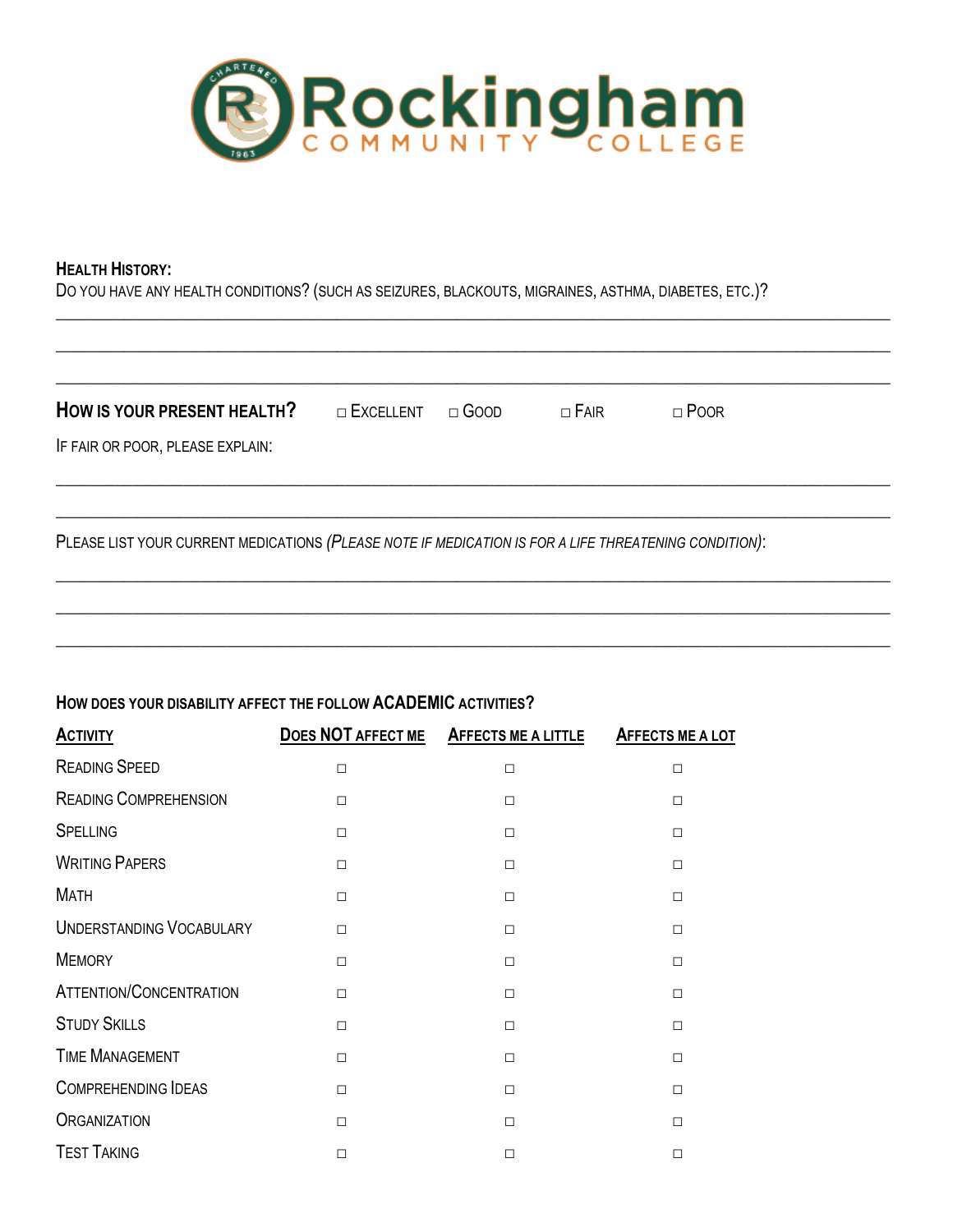

| UNDERSTANDING LECTURES |  |  |
|------------------------|--|--|
| <b>TAKING NOTES</b>    |  |  |
| OTHER:                 |  |  |

#### **HOW DOES YOUR DISABILITY AFFECT THE FOLLOW MAJOR LIFE ACTIVITIES?**

| <b>ACTIVITY</b>                |        | DOES NOT AFFECT ME AFFECTS ME A LITTLE | AFFECTS ME A LOT |
|--------------------------------|--------|----------------------------------------|------------------|
| <b>CARING FOR YOURSELF</b>     | □      | $\Box$                                 | $\Box$           |
| <b>EATING</b>                  | $\Box$ | $\Box$                                 | $\Box$           |
| <b>TALKING</b>                 | $\Box$ | $\Box$                                 | $\Box$           |
| <b>SITTING</b>                 | □      | $\Box$                                 | $\Box$           |
| <b>HEARING</b>                 | $\Box$ | $\Box$                                 | $\Box$           |
| <b>SEEING</b>                  | $\Box$ | $\Box$                                 | $\Box$           |
| <b>BREATHING</b>               | $\Box$ | $\Box$                                 | $\Box$           |
| <b>WALKING/STANDING</b>        | $\Box$ | $\Box$                                 | $\Box$           |
| LIFTING/CARRYING               | $\Box$ | $\Box$                                 | $\Box$           |
| PERFORMING MANUAL TASKS        | $\Box$ | П                                      | $\Box$           |
| SELF-CONTROL                   | $\Box$ | $\Box$                                 | $\Box$           |
| <b>INTERACTING WITH OTHERS</b> | $\Box$ | $\Box$                                 | $\Box$           |
| OTHER:                         |        |                                        |                  |

## **ACCOMMODATIONS:**

PLEASE LIST ALL DISABILITY-RELATED SERVICES YOU RECEIVED OR USED AT PREVIOUS SCHOOLS (E.G. EXTENDED TEST TIME, SPECIAL CLASSES, INTERPRETER/CAPTIONING):  $\blacksquare$ 

 $\overline{\phantom{a}}$  , and the contract of the contract of the contract of the contract of the contract of the contract of the contract of the contract of the contract of the contract of the contract of the contract of the contrac

\_\_\_\_\_\_\_\_\_\_\_\_\_\_\_\_\_\_\_\_\_\_\_\_\_\_\_\_\_\_\_\_\_\_\_\_\_\_\_\_\_\_\_\_\_\_\_\_\_\_\_\_\_\_\_\_\_\_\_\_\_\_\_\_\_\_\_\_\_\_\_\_\_\_\_\_\_\_\_\_\_\_\_\_\_\_\_\_\_\_\_\_\_\_\_\_\_\_

 $\overline{\phantom{a}}$  , and the contribution of the contribution of the contribution of the contribution of the contribution of the contribution of the contribution of the contribution of the contribution of the contribution of the

 $\overline{\phantom{a}}$  , and the contribution of the contribution of the contribution of the contribution of the contribution of the contribution of the contribution of the contribution of the contribution of the contribution of the

 $\_$  ,  $\_$  ,  $\_$  ,  $\_$  ,  $\_$  ,  $\_$  ,  $\_$  ,  $\_$  ,  $\_$  ,  $\_$  ,  $\_$  ,  $\_$  ,  $\_$  ,  $\_$  ,  $\_$  ,  $\_$  ,  $\_$  ,  $\_$  ,  $\_$  ,  $\_$  ,  $\_$  ,  $\_$  ,  $\_$  ,  $\_$  ,  $\_$  ,  $\_$  ,  $\_$  ,  $\_$  ,  $\_$  ,  $\_$  ,  $\_$  ,  $\_$  ,  $\_$  ,  $\_$  ,  $\_$  ,  $\_$  ,  $\_$  ,

WHICH ACCOMMODATIONS WERE HELPFUL?

DO YOU HAVE AN OPEN CASE WITH THE DEPARTMENT OF REHABILITATION SERVICES?  $\Box$  YES  $\Box$  NO

WHAT ARE THE POSITIVE TRAITS YOU HAVE BECAUSE OF YOUR DISABILITY?

 $\_$  ,  $\_$  ,  $\_$  ,  $\_$  ,  $\_$  ,  $\_$  ,  $\_$  ,  $\_$  ,  $\_$  ,  $\_$  ,  $\_$  ,  $\_$  ,  $\_$  ,  $\_$  ,  $\_$  ,  $\_$  ,  $\_$  ,  $\_$  ,  $\_$  ,  $\_$  ,  $\_$  ,  $\_$  ,  $\_$  ,  $\_$  ,  $\_$  ,  $\_$  ,  $\_$  ,  $\_$  ,  $\_$  ,  $\_$  ,  $\_$  ,  $\_$  ,  $\_$  ,  $\_$  ,  $\_$  ,  $\_$  ,  $\_$  ,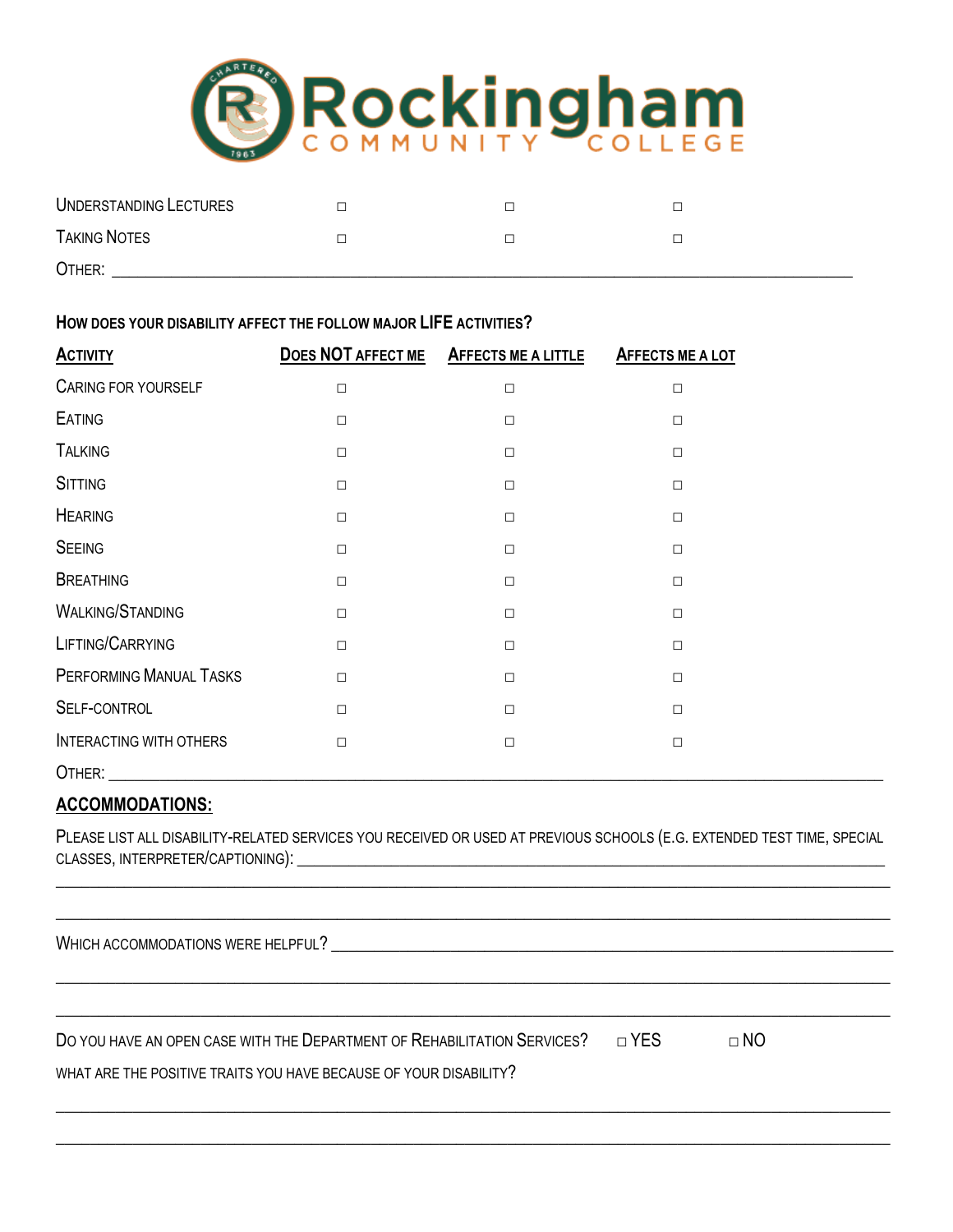

 $\overline{\phantom{a}}$  , and the contribution of the contribution of the contribution of the contribution of the contribution of the contribution of the contribution of the contribution of the contribution of the contribution of the

 $\_$  ,  $\_$  ,  $\_$  ,  $\_$  ,  $\_$  ,  $\_$  ,  $\_$  ,  $\_$  ,  $\_$  ,  $\_$  ,  $\_$  ,  $\_$  ,  $\_$  ,  $\_$  ,  $\_$  ,  $\_$  ,  $\_$  ,  $\_$  ,  $\_$  ,  $\_$  ,  $\_$  ,  $\_$  ,  $\_$  ,  $\_$  ,  $\_$  ,  $\_$  ,  $\_$  ,  $\_$  ,  $\_$  ,  $\_$  ,  $\_$  ,  $\_$  ,  $\_$  ,  $\_$  ,  $\_$  ,  $\_$  ,  $\_$  ,

 $\_$  ,  $\_$  ,  $\_$  ,  $\_$  ,  $\_$  ,  $\_$  ,  $\_$  ,  $\_$  ,  $\_$  ,  $\_$  ,  $\_$  ,  $\_$  ,  $\_$  ,  $\_$  ,  $\_$  ,  $\_$  ,  $\_$  ,  $\_$  ,  $\_$  ,  $\_$  ,  $\_$  ,  $\_$  ,  $\_$  ,  $\_$  ,  $\_$  ,  $\_$  ,  $\_$  ,  $\_$  ,  $\_$  ,  $\_$  ,  $\_$  ,  $\_$  ,  $\_$  ,  $\_$  ,  $\_$  ,  $\_$  ,  $\_$  ,

 $\_$  ,  $\_$  ,  $\_$  ,  $\_$  ,  $\_$  ,  $\_$  ,  $\_$  ,  $\_$  ,  $\_$  ,  $\_$  ,  $\_$  ,  $\_$  ,  $\_$  ,  $\_$  ,  $\_$  ,  $\_$  ,  $\_$  ,  $\_$  ,  $\_$  ,  $\_$  ,  $\_$  ,  $\_$  ,  $\_$  ,  $\_$  ,  $\_$  ,  $\_$  ,  $\_$  ,  $\_$  ,  $\_$  ,  $\_$  ,  $\_$  ,  $\_$  ,  $\_$  ,  $\_$  ,  $\_$  ,  $\_$  ,  $\_$  ,

## **CONFIDENTIALITY RELEASE FOR ACCESSIBILITY SERVICES ONLY:**

I AUTHORIZE ROCKINGHAM COMMUNITY COLLEGE'S ACCESSIBILITY SERVICES COUNSELOR TO DISCLOSE SPECIFIC INFORMATION RELATED TO MY DISABILITY, ON AN AS NEEDED BASIS, TO NECESSARY RCC FACULTY AND STAFF; AND, IN AN EMERGENCY, TO AREA EMS PERSONNEL. THIS INFORMATION MAY BE ABOUT ACCOMMODATIONS, ASSISTIVE TECHNOLOGY, AND:

 $\overline{\phantom{a}}$  , and the contribution of the contribution of the contribution of the contribution of the contribution of the contribution of the contribution of the contribution of the contribution of the contribution of the

 $\overline{\phantom{a}}$  , and the contribution of the contribution of the contribution of the contribution of the contribution of the contribution of the contribution of the contribution of the contribution of the contribution of the

 $\overline{\phantom{a}}$  , and the contribution of the contribution of the contribution of the contribution of the contribution of the contribution of the contribution of the contribution of the contribution of the contribution of the

I UNDERSTAND THAT MY RECORDS ARE PROTECTED UNDER CONFIDENTIALITY REGULATIONS AND CANNOT BE DISCLOSED WITHOUT MY WRITTEN CONSENT UNLESS OTHERWISE PROVIDED FOR IN THE REGULATIONS. I UNDERSTAND THAT I MAY REVOKE THIS CONSENT AT ANY TIME EXCEPT TO THE EXTENT THAT ACTION HAS BEEN TAKEN. THIS AUTHORITY EXPIRES WITH THE COMPLETION OF ALL TRANSACTIONS RELATED TO SERVICES PROVIDED BY ROCKINGHAM COMMUNITY COLLEGE'S ACCESSIBILITY SERVICES.

| <b>PRINT NAME</b>                                                   | <b>DATE</b> | <b>SIGNATURE</b>                   | <b>DATE</b> |
|---------------------------------------------------------------------|-------------|------------------------------------|-------------|
| PRINT NAME OF LEGAL GUARDIAN<br>(IF STUDENT IS UNDER THE AGE OF 18) | <b>DATE</b> | <b>SIGNATURE OF LEGAL GUARDIAN</b> | <b>DATE</b> |

PLEASE RETURN THIS COMPLETED FORM TO DEBORAH WODHANIL, ACCESSIBILITY SERVICES COUNSELOR, WHITCOMB STUDENT CENTER 208B, OR EMAIL IT TO: [WODHANILD1605@ROCKINGHAMCC.EDU.](mailto:wodhanild1605@rockinghamcc.edu) A FOLLOW-UP MEETING WILL NEED TO BE SCHEDULED.

 $\_$  , and the set of the set of the set of the set of the set of the set of the set of the set of the set of the set of the set of the set of the set of the set of the set of the set of the set of the set of the set of th

 $\_$  , and the set of the set of the set of the set of the set of the set of the set of the set of the set of the set of the set of the set of the set of the set of the set of the set of the set of the set of the set of th

 $\_$  , and the set of the set of the set of the set of the set of the set of the set of the set of the set of the set of the set of the set of the set of the set of the set of the set of the set of the set of the set of th

 $\_$  , and the set of the set of the set of the set of the set of the set of the set of the set of the set of the set of the set of the set of the set of the set of the set of the set of the set of the set of the set of th

| NOTES (TO BE USED BY STAFF): |  |
|------------------------------|--|
|                              |  |